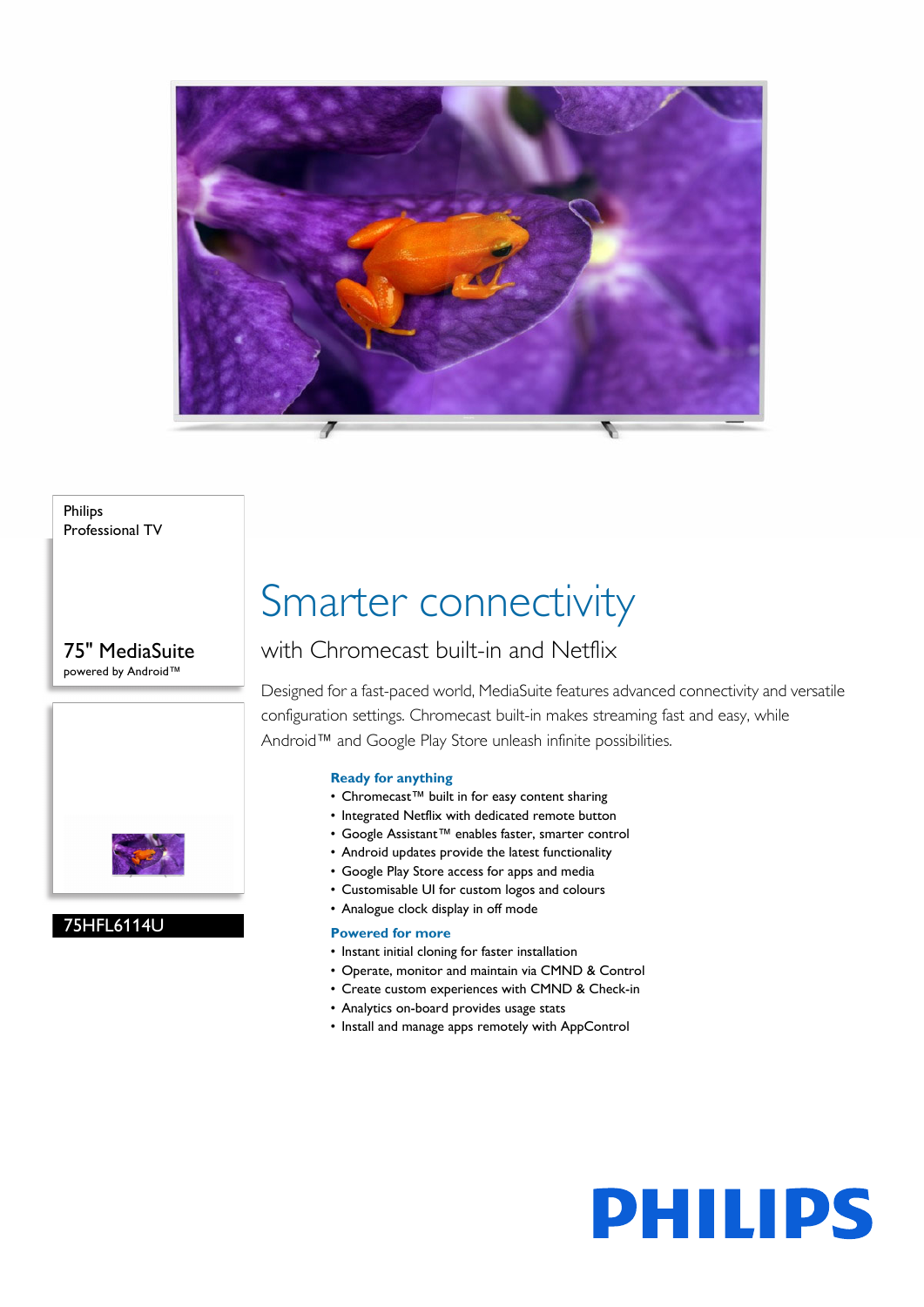# **Highlights**

### **Powered by Android**

Android-powered Philips Professional TVs are fast, versatile and easy to navigate. The TVs are optimised for native Android apps and you can install web apps directly to the display too. Automatic updates ensure apps stay up to date.

### **Chromecast built in**

Enable instant, secure wireless casting of movies, presentations and more from smart devices (mobiles, laptops, tablets) in up to 4K resolution. Chromecast is cost-effective, requires no extra hardware and is secure for professional use. Users simply tap the Chromecast icon on their smart device to start streaming content from thousands of castenabled apps — their smart device becomes the remote.

### **Google Play Store access**

Full access to the entire Google Play Store makes it easy to add apps, games, music, movies and more to your Philips Professional Display. New business tools and extra entertainment options are added to the catalogue daily, ensuring that you always have access to the latest global trends.

### **Customisable UI**

Philips MediaSuite features a clear, easy-tonavigate user interface (UI) that can be customised with your own branding. Easily add your logo and colours to the search bar to increase the presence of your brand.

### **Analytics on-board**

From hotel chain to sports bar, monitor how each Android-powered Philips MediaSuite TV in your fleet is being used. Find out how often specific channels are watched. Test the effectiveness of your advertising. Get the information you need to manage costs effectively, with easy access to screen-time data. Launch instant customer satisfaction surveys for valuable feedback from guests on the spot.

### **AppControl**

Take full, centralised control of the apps installed on your Philips Professional TVs. AppControl lets you install, delete and manage apps on selected TVs or your entire network so that you can offer personalised experiences to your guests and customers — no matter how many TVs you are managing.

### **CMND and Control**

Run your display network over a local (LAN or RF) connection. CMND & Control allows you to perform vital functions like updating software and settings, as well as monitoring display status. Whether you're in charge of one TV or more, CMND & Control makes managing your fleet easy.

### **CMND & Check-in**

Make visitors feel welcome. CMND & Checkin lets you use individual information-such as name and language spoken-to create a personalised experience. Whether you're adding special touches for hotel guests, streamlining the billing process or offering multiple channel packages.

### **Integrated Netflix**

Integrated Netflix access makes watching the latest movies and shows from your account easier, faster and more convenient. There's no need for any external players or satellite TV, which helps keep operational costs down and installations neat, whilst maintaining a modern look for your establishment. A dedicated Netflix button on the remote provides instant access for efficient usability. Terms and conditions apply for Netflix activation.

### **Google Assistant™**

Voice control and faster answers are here with the optional Google Assistant™-enabled remote control (22AV2025B/00). Open YouTube. Turn the volume up. Play your favourite songs and get all the info you need, such as weather updates, things to do and even spoken translations in an instant. With Google Assistant™, the possibilities are endless.

4K UltraHD



Chromecast built-in